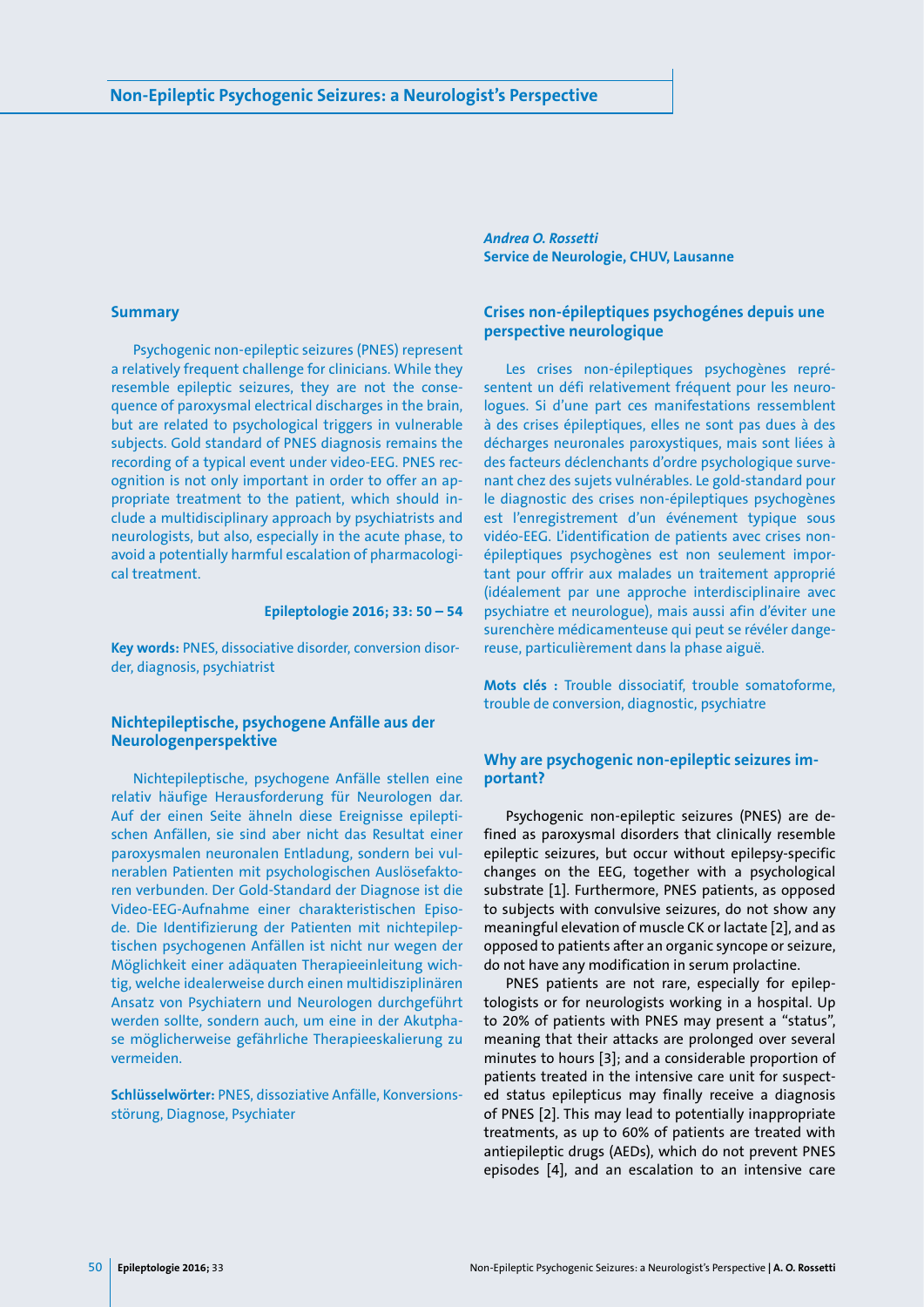admission and tracheal intubation may induce a non negligible morbidity and mortality of iatrogenic origin. These patients may have a history or show signs of other non-organic disorders [5]. Finally, PNES patients show a higher yearly mortality rate as compared to matched controls [6]. For all these reasons, the ability to recognize PNES is of utmost importance for the wellbeing of patients.

#### **Epidemiology**

**Table 1** gives an overview of estimations of PNES incidence, while the prevalence has been estimated at 2-33/100'000 population [7]. These numbers represent about 1/15, respectively 1/100 of the epilepsy incidence and prevalence; however, a considerable proportion of PNES patients may go unrecognized, as it is relatively common to diagnose patients several years (up to 20) after symptom onset [8]. In all studies, there is a prevalence of women. This is especially true for middle-aged patients. **Table 2** summarizes data regarding comorbidity with epilepsy, which seems to oscillate between 10 and 20%. A consistent proportion of PNES patients, thus, may have concomitant epileptic attacks; in the experience of the author, however, patients can report in most cases the difference between these two entities.

# **Causes**

The classical psychodynamic theory explains PNES as part of dissociative or somatoform disorders as an unconscious development of a somatic symptom that reduces an inner tension in patients with some sort of unsolved psychological conflicts. In fact, virtually all

patients with PNES exhibit a strong psychiatric comorbidity, mostly in terms of anxio-depressive disorders, but also regarding personality disorders (particularly, narcissistic or histrionic, but also unstable personalities such as borderline) [1, 9]. As stated above, other signs and symptoms of dissociative disorders are not infrequent, both as concomitant diagnoses, and as occurrences in the patient's history.

In recent years, some attention has been directed towards identifications of biological markers in this clinical context; all studies have been conducted interictally. Decreased metabolism in the anterior cingulate cortex (a key location for integration of the self) and in the right pericentral cortical regions (subtending orientation in space and movement control) has been identified with PET [10]. A functional MRI study suggested that PNES patients show stronger connectivity values between areas involved in emotion (insula), executive control (inferior frontal gyrus and parietal cortex), and movement (precentral sulcus) [11], suggesting a sort of short circuit facilitating dissociative manifestations, while high-density EEG studies detected a disconnection of the frontal regions, whose extent correlated with the density of PNES attacks overt time [12, 13]. A followup analysis showed in addition a decrease in connectivity between basal ganglia and several cortical regions, suggesting a correlate of attenuation of the effect of potentially disturbing mental representations [8].

# **Semiology and differentiation from epileptic seizures**

As with epileptic seizures, the great inter- (and at times intra-) individual variability of symptoms justifies some classification attempts. One relatively straightfor-

**Table 1:** Yearly incidence of psychogenic non-epileptic seizures (PNES)

| Location   | <b>Incidence/100'000</b> | <b>Women</b> | <b>Age range</b> | <b>Reference</b> |
|------------|--------------------------|--------------|------------------|------------------|
| Iceland    | 1.4                      | 79%          | $16 - 54$        | $[14]$           |
| Ohio (USA) | 3.0                      | 73%          | $>18$            | $[15]$           |
| Scotland   | 4.9                      | 81%          | $14 - 71$        | $[16]$           |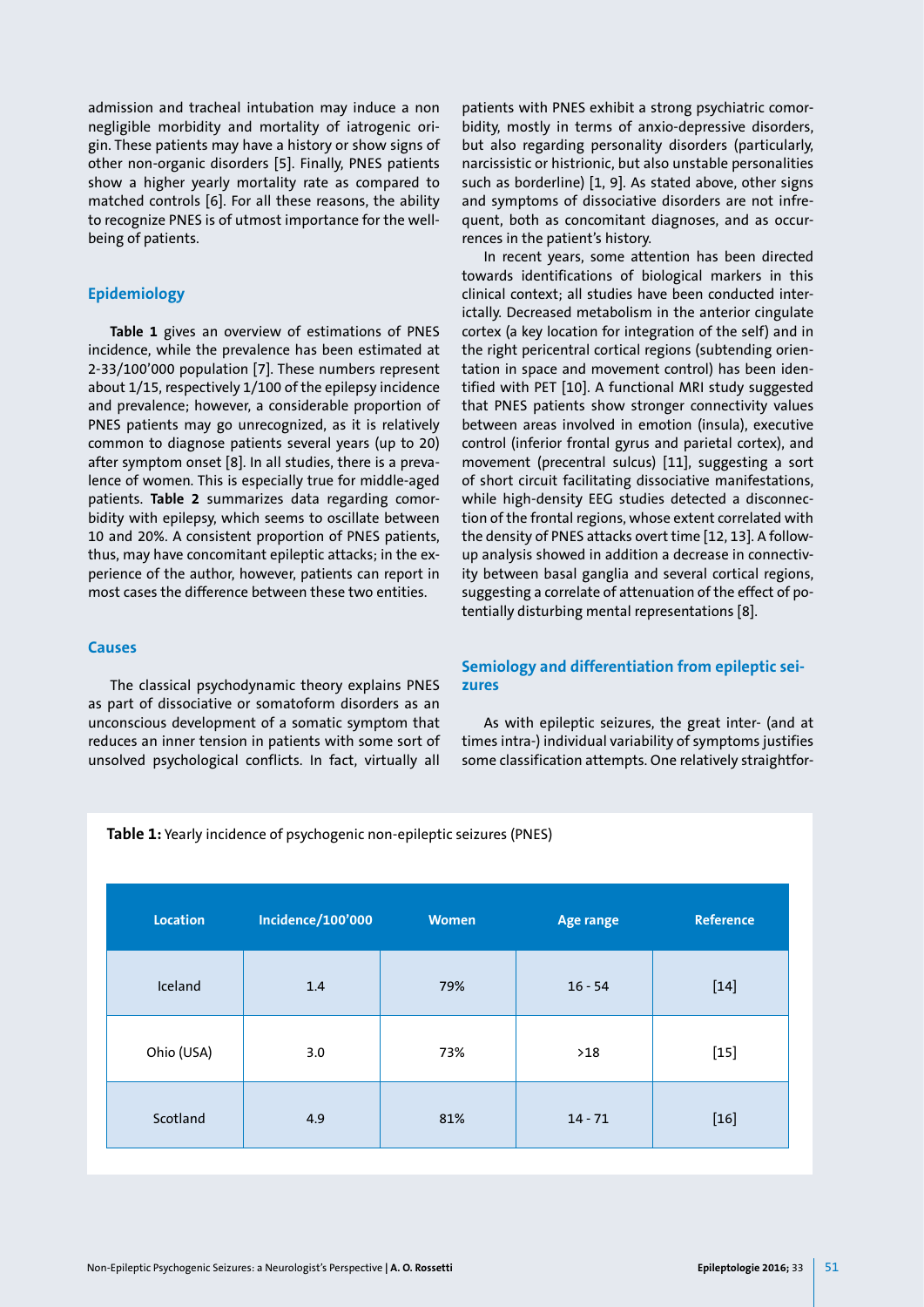**Table 2:** Proportion of patients with psychogenic non-epileptic seizures (PNES) also having epilepsy

| <b>Location</b> | <b>Cohort</b> | <b>Proportion</b> | <b>Reference</b> |
|-----------------|---------------|-------------------|------------------|
| Iceland         | population    | 50%               | $[14]$           |
| Ohio (USA)      | population    | 20%               | $[15]$           |
| Florida (USA)   | hospital      | 9%                | $[17]$           |
| Shiraz (Iran)   | hospital      | 16%               | $[18]$           |
| Lausanne (CH)   | hospital      | 22%               | $[19]$           |

ward approach categorizes motor episodes into three main groups: overt motor manifestations (resembling generalized convulsive seizures), subtle motor manifestations (resembling temporal lobe seizures), and atonic manifestations (resembling syncope) [20, 21]. Interestingly, it has been shown that younger patients tend to present significantly less often with overt motor episodes as compared to adults [22].

Surveys among neurologists illustrated that PNES diagnosis solely based upon semiology has a sensitivity and specificity of 80 - 85% [23], while the interrater agreement seems moderate for PNES and substantial for epileptic seizures [24]. Clinical items that help in differentiating PNES from epileptic seizures are given in **Table 3**. It is important to underscore that no sign bears a 100% specificity and that at first glance "bizarre" clinical manifestation may well occur in patients having an epileptic seizure, especially if originating from the frontal lobe.

## **Diagnosis and differential diagnosis**

Given the aforementioned limitations, the gold standard relies in capturing a typical clinical event during EEG recording [25]. The sensitivity of an ambulatory extended EEG is about 50 - 65% [26, 19, 27], and may be increased during long-term video-EEG. Provocation methods may include strong verbal suggestion, intermittent photic stimulation, hyperventilation, placing a tuning fork on the forehead, and hand compression over the temporal regions [28]; these are all non-invasive and may further improve the sensitivity of the recording. A debate exists regarding the use of a nocebo, particularly injection of physiological saline under suggestion [29, 30]. It is the opinion of this author that nocebo has its place if other maneuvers do not allow an attack induction. However, it is of greatest importance how to verbally reinforce the injection: stating that "the liquid will induce an epileptic seizure" is not only incorrect but also deceives the patient; conversely, saying that "the diluted salt may induce a characteristic attack that will enable a correct diagnosis" is both well accepted and potentially very helpful.

Differential diagnoses with physiological disorders include, in the order of frequency (but in an incomplete listing): syncope, (frontal lobe) seizures, migraine with aura, movement disorders (such as tremor, hemiballismus, chorea, and even limb shaking heralding an ischemic stroke), as well as non REM and REM parasomnias.

# **What to do**

Once a patient has been diagnosed with PNES, it is important that the neurologist, most optimally within an interdisciplinary approach with the liaison psychiatrist, explains it to the patient and the relatives. The stepwise technique is to first listen to the patient's considerations and representations, then to underscore that the attacks are not due to epilepsy, and finally to bring the keyword "functional disorder". This allows on the one side to reassure the patient that his/her condition has a name, and on the other side to offer a mechanistically-based explanation ("the function of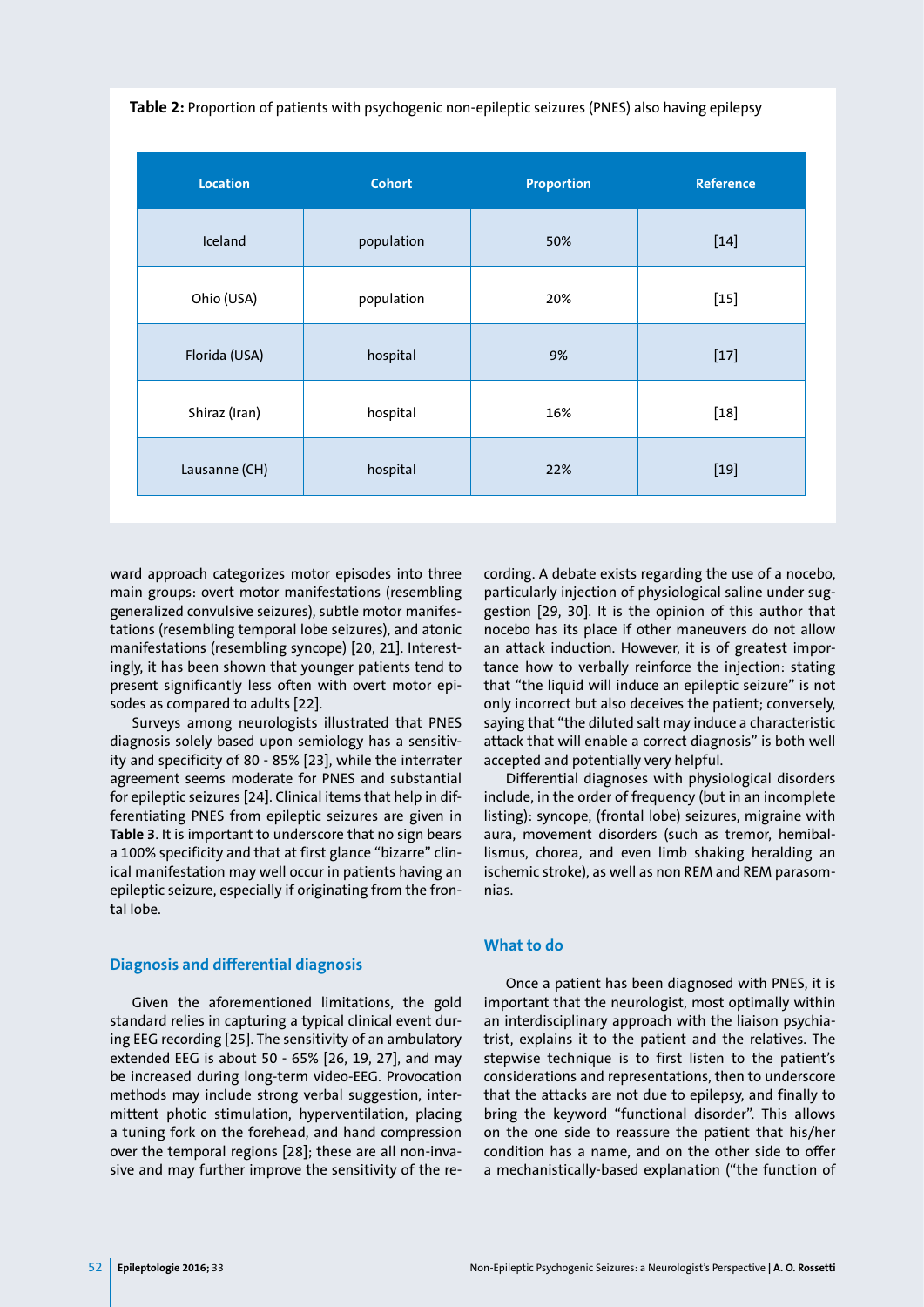**Table 3:** Clinical signs in psychogenic non-epileptic seizures and epileptic seizures (modified after La France Curr Opin Neurol 2008)

| Sign                                                            | Psychogenic non-epileptic seizure | <b>Epileptic seizure</b>                    |  |
|-----------------------------------------------------------------|-----------------------------------|---------------------------------------------|--|
| Closed eyes, resistance to opening<br>(ictally)                 | Highly specific                   | Exceptional                                 |  |
| Asymmetrical, wandering, and<br>crescendo-decrescendo movements | Highly specific                   | Rare (frontal lobe seizures)                |  |
| Pelvic thrusting                                                | Highly specific                   | Rare (frontal lobe seizures)                |  |
| Lateral tongue bite                                             | Extremely uncommon                | Highly specific (generalized<br>convulsion) |  |
| Teddy bear in the bed                                           | Very specific in adults           | <b>Exceptional in adults</b>                |  |
| Avoiding gaze contact (postictally)                             | <b>Relatively frequent</b>        | Exceptional                                 |  |
| Ictal weeping                                                   | Relatively common                 | Exceptional                                 |  |
| Postictal stertorous breathing                                  | Exceptional                       | Very common after generalized<br>convulsion |  |
| Postictal whispering                                            | Highly specific                   | Exceptional                                 |  |
| Self injury                                                     | May occur                         | May occur                                   |  |
| Urine incontinence                                              | May occur                         | May occur                                   |  |

the brain is at times impaired, but restorable"). At this point, questions should be answered and the possibility of a psychogenic trigger mentioned, in accordance with the receptivity and the level of understating of the patient [31]. Further appointments may be needed, and looking together with the family at the recorded, typical episode can be of considerable help. It has been shown that the mere explanation of a PNES diagnosis drastically reduces the emergency visits and may contribute to a better quality of life [32].

It is extremely important that neurologists remain involved on a long-term basis during psychiatric treatment, which represents the mainstay of the therapeutic approach, in order to offer a somatic frame [31], and to guarantee a timely recognition of other dissociative manifestations, which may develop in as much as 25% of patients [5].

#### **Disclosure:**

Dr Rossetti received unrestricted research grants from Sage Therapeutics and UCB Pharma over the last 3 years.

#### **References**

- *1. LaFrance WC, Jr.: Psychogenic nonepileptic seizures. Curr Opin Neurol 2008; 21: 195-201*
- *2. Holtkamp M, Othman J, Buchheim K, Meierkord H. Diagnosis of psychogenic nonepileptic status epilepticus in the emergency setting. Neurology 2006; 66: 1727-1729*
- *3. Dworetzky BA, Mortati KA, Rossetti AO et al. Clinical characteristics of psychogenic nonepileptic seizure status in the long-term monitoring unit. Epilepsy Behav 2006; 9: 335-338*
- *4. Jones SG, O'Brien TJ, Adams SJ et al. Clinical characteristics and outcome in patients with psychogenic nonepileptic seizures. Psychosom Med 2010; 72: 487-497*
- *5. McKenzie PS, Oto M, Graham CD, Duncan R. Do patients whose psychogenic non-epileptic seizures resolve, 'replace' them with other medically unexplained symptoms? Medically unexplained symptoms arising after a diagnosis of psychogenic non-epileptic seizures. J Neurol Neurosurg Psychiatry 2011; 82: 967-969*
- *6. Duncan R, Oto M, Wainman-Lefley J. Mortality in a cohort of patients with psychogenic non-epileptic seizures. J Neurol Neurosurg Psychiatry 2012; 83: 761-762*
- *7. Benbadis SR, Allen Hauser W: An estimate of the prevalence of psychogenic non-epileptic seizures. Seizure 2000; 9: 280-281*